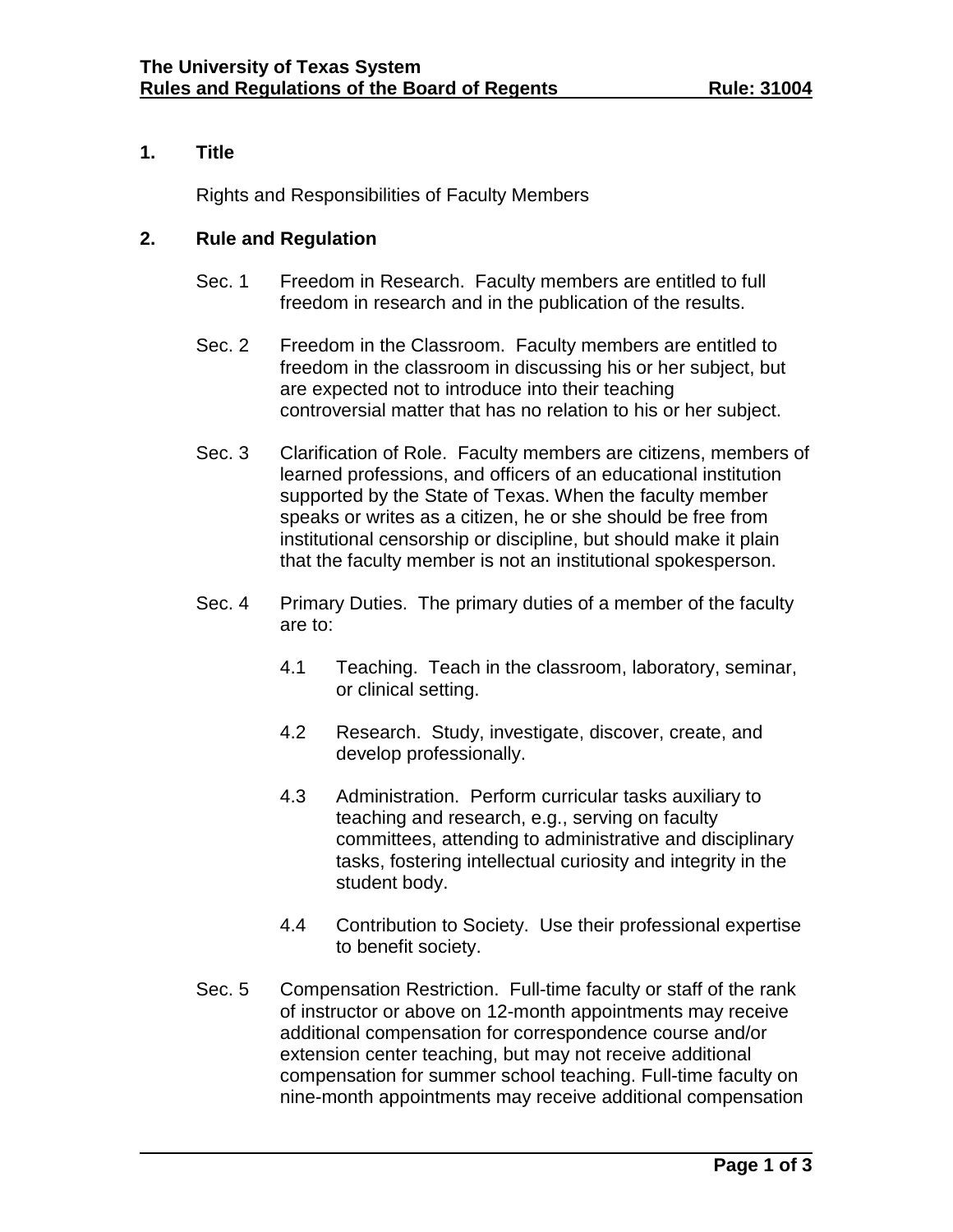for correspondence course and/or extension center teaching during the nine-month period and also may be paid for summer school teaching.

- Sec. 6 Textbook and Course Materials. The policy of the Board of Regents concerning textbooks and other materials prescribed for the use of students is as follows:
	- 6.1 Choice of Materials. Individual faculty members or the department should have discretion in the choice of materials to be used in the courses offered by the department.
- Sec. 7 Materials Authored by Faculty. Although the authorship of books, outlines, manuals, and similar materials by members of the faculty and staff should be encouraged, the prescribed use of these for students is a responsibility that goes beyond that of the individual author. Whenever an approved fee includes a charge for such materials distributed through the classroom, the prices should be as low as possible, consistent with the payment of any required royalty to the author or authors.
	- 7.1 Required Approval. Textbooks, notebooks, manuals, or other materials for the use of students of an institution, written or prepared by a member of the faculty of that institution, shall not be prescribed for the use of students in that institution or sold to such students until approved by the dean, chief academic officer, and president of an institution, pursuant to policies included in the institutional *Handbook of Operating Procedures*. At a minimum, these policies should provide for consultation with departmental faculty.
- Sec. 8 Nonsectarian. In accordance with *Texas Education Code* [Section 65.38,](http://www.statutes.legis.state.tx.us/Docs/ED/htm/ED.65.htm#65.38) no course of instruction of a sectarian character shall be taught in the System.
- Sec. 9 Fees. Faculty members without previous and special approval of the Board of Regents, shall not collect from students any fees or charges to be expended for institutional purposes, and shall not sell to students books, notes, or similar student supplies.
	- 9.1 Prohibited Fees. A member of the faculty may not accept pay for extra instruction or teaching of students registered in the institution where he or she is employed.